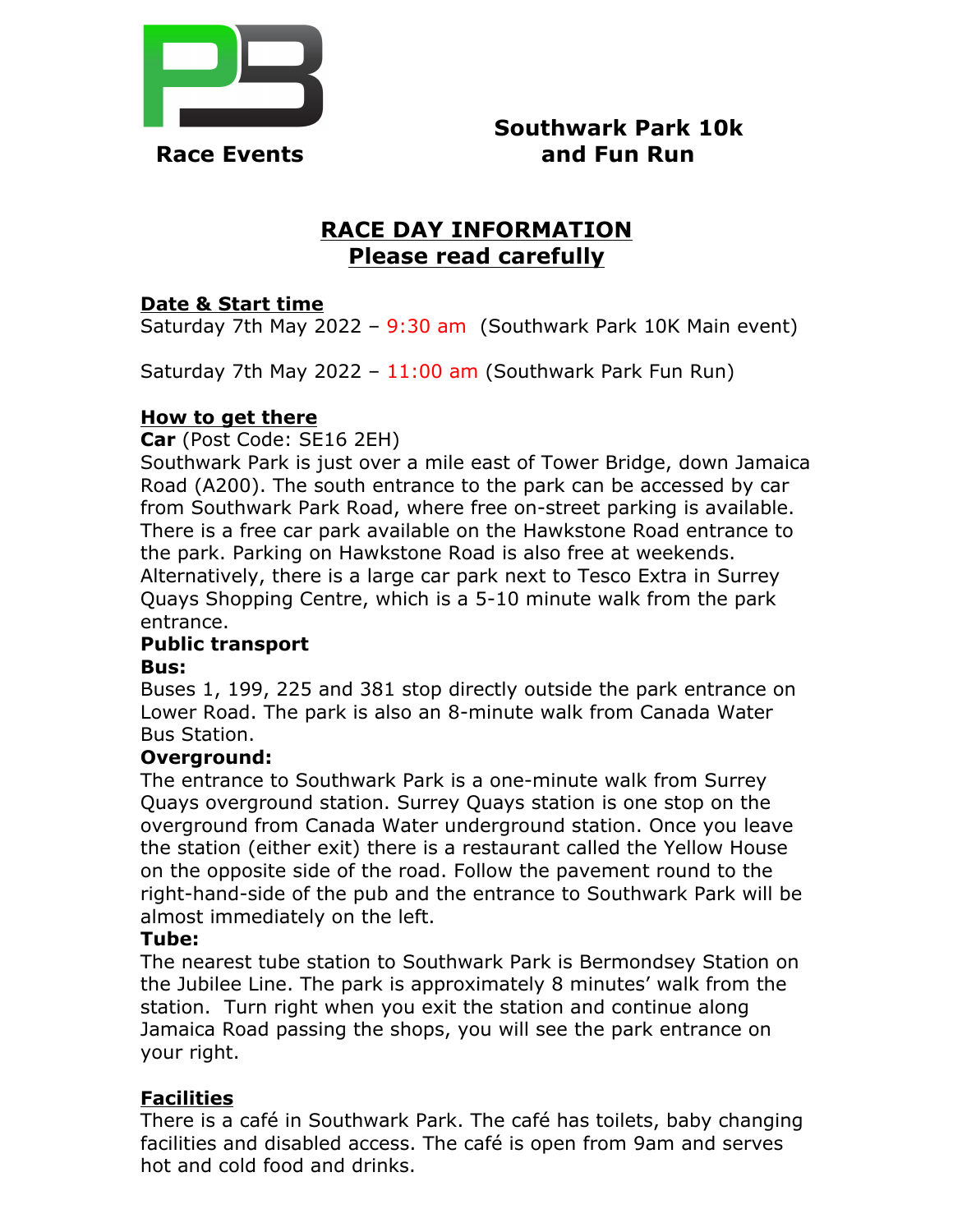### **Registration**

Open's at 8:00am and will close at 9:20am. It will be held at the bandstand along side the baggage area at Jamaica Road Park entrance. Please check the board for your race number, this will be listed next to your surname. The registration desk will display race numbers categorized as 1-100 / 101-200 and so on, please join the correct queue to retrieve your race pack which will contain your race number and timing chip. Baggage tags will also be available here (please remember to write your race number on your tag).

### **Timing chip**

To be collected as above from registration. Your race pack will contain Information on how to use and fit your timing chip correctly to your trainer. Once you have finished the race, the timing chip will be removed for you.

### **Race number**

To be collected as above from registration. There will be a table with a box of pens and markers Please remember to write on the back of your race number your emergency contact details and any medical information we may need to know. Please do not give your race number to someone else. Please wear your race number on your front as Snappy Races will be taking pictures which you can view by entering our event name and your race number on their website. You will also need to enter your race number onto your baggage tag if you require this facility.

### **Baggage**

The baggage area is next to registration at the Bandstand. If you decide to leave your bag here, please complete a baggage label your self, which you will collect from the registration table. Your running bib is your ticket to collect your baggage so please do not discard once you have completed the race. The baggage area will be manned at all times by our marshals.

# **Course**

The route is a 3-lap course of this stunning park, the route will be on display on a notice board at registration. The race will start and finish at the bandstand. If you have a specific race time that you would like to aim for, we have race pacemakers to help you achieve your goal. You will find them at the start line advertising their estimated race time on poles i.e. 45mins, 50mins, 60mins etc. We will be letting all sub 45 min runners go first then sub 50 then sub 60 and finally over the hour going last, the race is chip timed so it does not matter when you cross the line you will get your exact race time. You will note the large yellow arrows and k markers directing you around the course along with our marshals who are very vocal and encouraging and best of all will supply you with much needed jelly babies and bottled water.